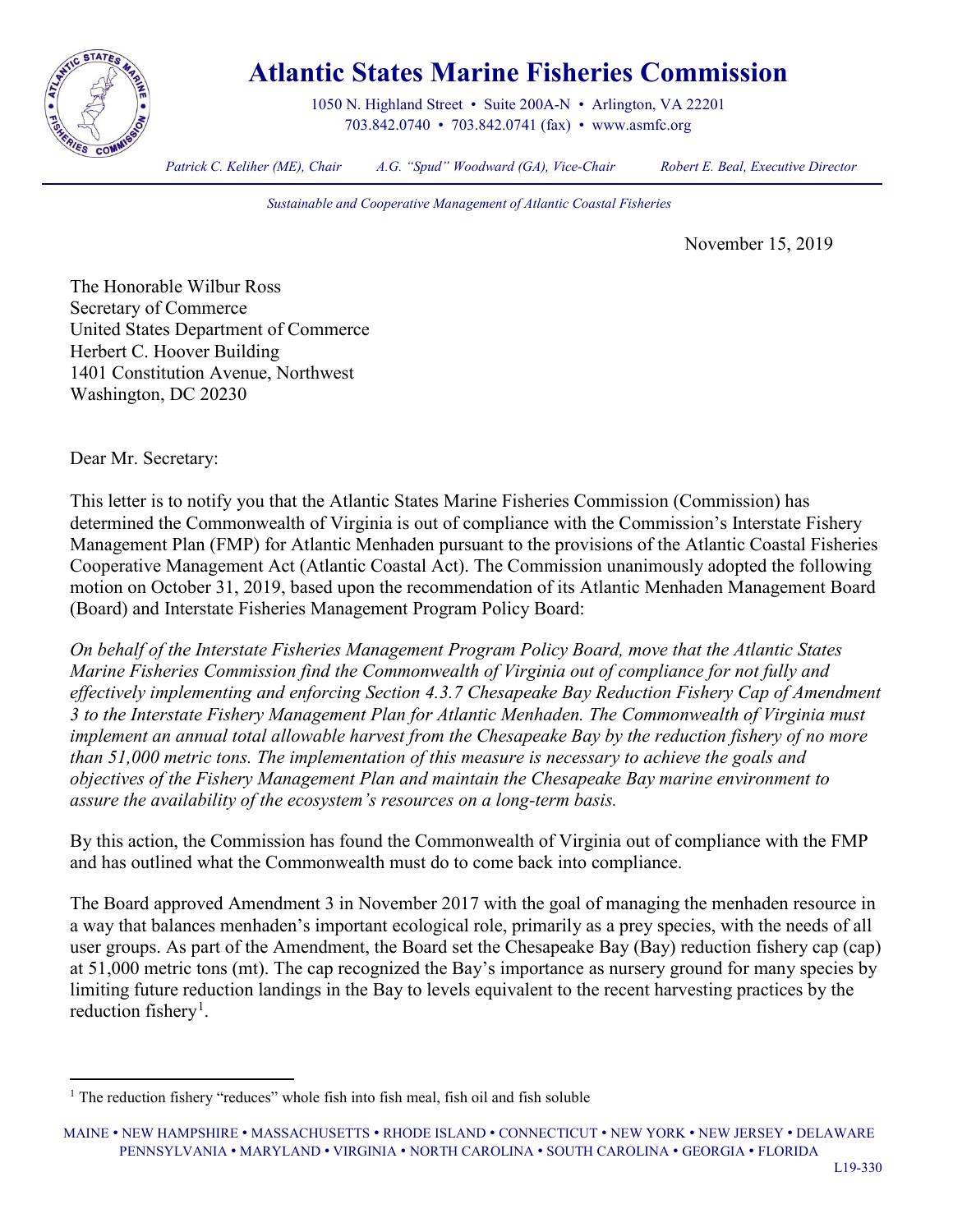The Commission's noncompliance decision results from two findings: (1) the Commonwealth of Virginia has failed to implement the cap and (2) as of September, the 2019 reduction fishery harvest from the Bay exceeded the cap of 51,000 mt. The exceedance is significant; to date, the cap has been exceeded by approximately 15,000 mt (33 million pounds) or about 30 percent. This overage represents approximately seven percent of the total allowable quota (coastwide quota).

It is important to note the Board has exhibited great forbearance and has taken numerous actions over the past 18 months in an effort to avoid this noncompliance determination, including multiple postponements designed to provide Virginia more time to adopt and enforce the cap. In February 2019, the Board effectively granted Virginia an accommodation on adopting Amendment 3's cap provided harvest did not exceed it. Unfortunately, the cap was, in fact, exceeded by a substantial amount. Based on its responsibilities under the Atlantic Coastal Act, the Board was obligated to respond to Virginia's unwillingness to effectively implement and enforce the Bay cap in 2019 by determining the Commonwealth Virginia out of compliance<sup>[2](#page-1-0)</sup>.

While long-term overages of the cap may impact the stock status of menhaden, the noncompliance decision was not made in response to menhaden's current stock status, which is generally accepted as robust. Instead, the decision was made to uphold a mandatory conservation tool of Amendment 3, namely to conserve menhaden within the Bay to serve as forage for the many other key species that depend on it. The cap addresses the potential for localized depletion of this important forage species caused by concentrated reduction fishing in the Bay, and the implications of such depletion for numerous other Commissionmanaged species that utilize the Bay and rely on menhaden as forage. Some of these species are in poor condition, including the Commission's flagship species, Atlantic striped bass, as well as Atlantic bluefish and weakfish. These species are highly sought after by recreational and commercial fishermen. For example, in 2017, 32% of recreational removals and 69% of commercial removals of striped bass came from the Bay.

The impacts of focusing high levels of removals from the Bay extend beyond ecosystem considerations to the other competing users of the menhaden resource, including economically important commercial and recreational fishing activities which target predators of menhaden. These species have supported valuable commercial and recreational fisheries on the Atlantic coast for centuries. For example, in 2016, Atlantic striped bass commercial and recreational fisheries supported 2,664 and 104,867 jobs, respectively. The economic impact of these fisheries was \$10[3](#page-1-1).2 million and \$7.7 billion, respectively.<sup>3</sup>

## **History and Implementation of the Chesapeake Bay Cap**

In the years leading up to Amendment 1 to the Atlantic Menhaden FMP (2001), the number of plants and vessels in the reduction fleet declined along the coast, with effort concentrating in Virginia and North Carolina. As a result, total landings along the coast and within the Bay also declined, but the proportion of removals from the Bay increased. The higher proportion of effort in the Bay amidst lower levels of menhaden recruitment to the Bay raised concerns about the possibility of localized depletion, defined as a reduction in menhaden population size/density below the level of abundance that is sufficient to maintain its basic ecological (e.g., forage base, grazer of plankton), economic, and social/cultural functions, as a result of fishing pressure, environmental conditions, and predation pressures that occur on a small spatial or temporal scale.

<span id="page-1-0"></span> <sup>2</sup> All other states and jurisdictions have complied with the FMP.

<span id="page-1-1"></span><sup>&</sup>lt;sup>3</sup> Southwick Associates. 2019. The Economic Contributions of Recreational and Commercial Striped Bass Fishing. Fernandina Beach, Florida.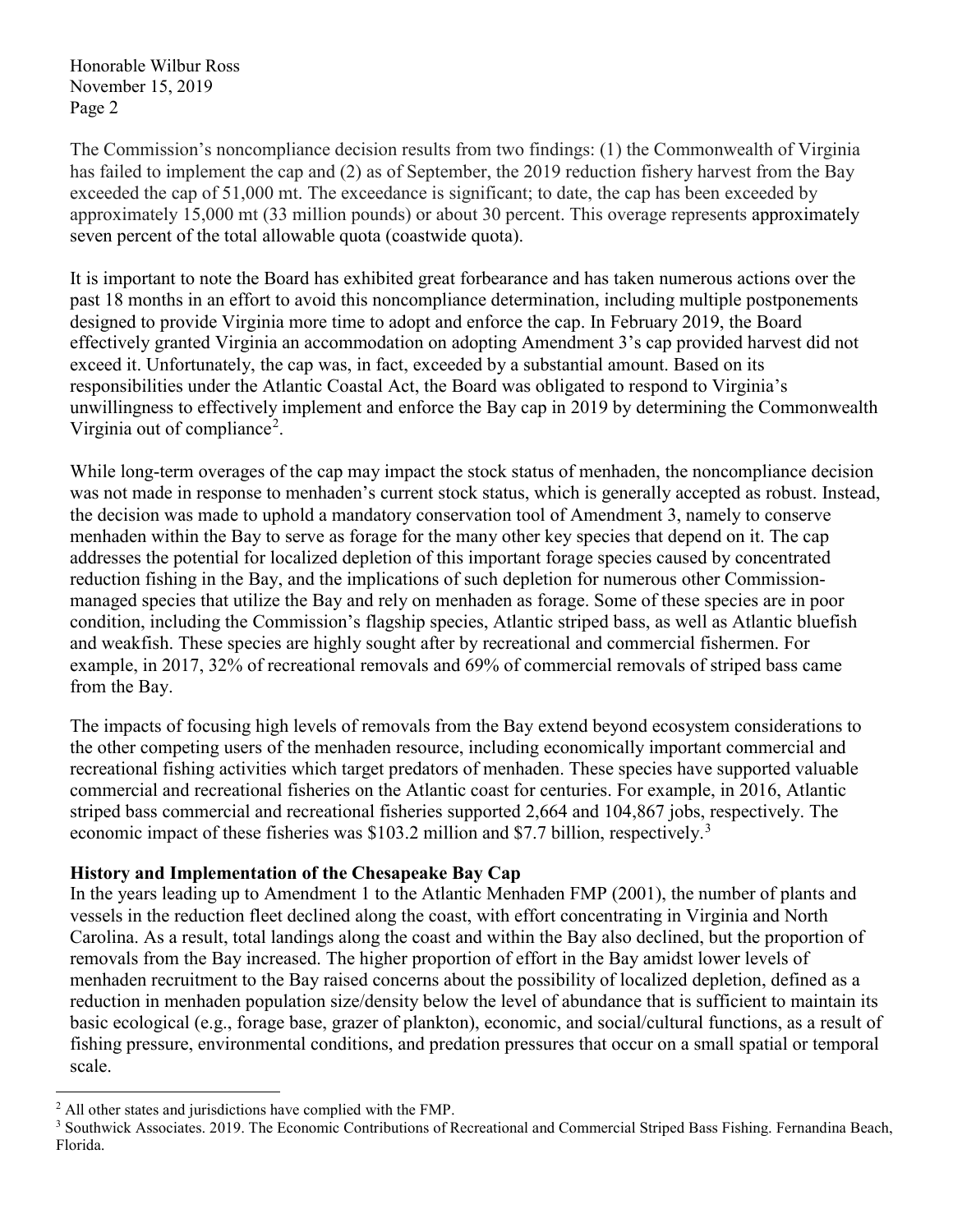In the late 2000s, the NOAA Chesapeake Bay Office coordinated funding for a series of research projects to address whether localized depletion of menhaden was occurring in the Bay. These projects were reviewed by a panel appointed by the Center for Independent Experts. The panel determined the individual research projects were relevant and well-designed. However, the panel noted that without quantitative definition of depletion, it could not be determined whether localized depletion was occurring or how well the ongoing research could address that question.<sup>[4](#page-2-0)</sup> In his 2009 review, Dr. Jean-Jacques Maguire said, "Whether there is enough [menhaden] for the increasing demands of striped bass and other predators, including the commercial and the recreational fisheries, will be a difficult and possibly very expensive question to resolve. Time and area restrictions as well as zoning of the fisheries that are competing for menhaden might provide a more rapid mechanism to mitigate the possible negative consequences of competing fisheries and predators."

Such concerns were at the forefront of the Board's reasoning when it established the first cap in 2005 and remains the primary reason the Board has continued to include the cap as an important component of menhaden management. Specifically, Board members expressed concerns that concentrated, intense commercial fishing of menhaden in specific areas and at certain times could cause detrimental socioeconomic impacts for other user groups (commercial, recreational, ecotourism) who depend upon adequate local availability of menhaden to support business and recreational interests both at sea and on shore.<sup>[5](#page-2-1)</sup> Accordingly, the Board established the cap to address the potential for localized depletion of menhaden and to minimize possible detrimental biological impacts on predators of menhaden and associated socioeconomic impacts on other user groups.

The Commission first implemented a harvest cap on the reduction fishery in the Bay through Addendum II to Amendment 1. The Addendum limited removals of Atlantic menhaden from the Bay for reduction purposes to the average of 2000 to 2004 landings to be implemented in the 2006 fishing year. Before its first year of implementation, the cap was revised through Addendum III to Amendment 1 to be the average landings from 2001 to 2005, or 109,020 mt. The cap was reduced by 20% in 2013 to 87,216 mt with the concurrent implementation of a coastwide quota, which also represented a 20% reduction from recent average landings in response to stock status concerns at the time. Amendment 3 further reduced the cap to 51,000 mt, approximately equal to the five-year average of reduction harvest from the Bay between 2012 and 2016, to complement the Amendment that sought to bolster the conservation of the resource along the coast, including the Bay. From 2013 to 2018, reduction landings had not exceeded 51,000 mt even under the higher historical caps. While the Commission recognized the cap could impose some costs on the reduction fleet, those costs were balanced and minimized because fishermen excluded from the Bay once the cap was reached had the option to fish outside of the Bay. This is not the only Commission managed species for which recent years harvest is used to set a quota when faced with uncertainty. For example, Maine's glass eel quota, implemented in 2015, was set based on the 2014 harvest level.

The Commission's action in setting the cap at 51,000 mt was carefully considered and deliberate. It reflects the reality that even with the stock of Atlantic menhaden not undergoing overfishing on a coastwide basis, localized depletion within the unique Bay ecosystem could have serious adverse effects on key

<span id="page-2-0"></span> <sup>4</sup> Maguire, J.J. 2009. Report on the evaluation of the Chesapeake Bay Fisheries Science Program: Atlantic Menhaden Research Program. Laurel, Maryland.

<span id="page-2-1"></span><sup>5</sup> Atlantic States Marine Fisheries Commission (ASMFC). Proceedings of the Atlantic Menhaden Management Board Meetings. Arlington, VA: February 2005 available at [http://www.asmfc.org/uploads/file/52865780Feb05AtlMenhadenBoardProceedings.pdf;](http://www.asmfc.org/uploads/file/52865780Feb05AtlMenhadenBoardProceedings.pdf) August 2005 available at [http://www.asmfc.org/uploads/file/52865780Feb05AtlMenhadenBoardProceedings.pdf;](http://www.asmfc.org/uploads/file/52865780Feb05AtlMenhadenBoardProceedings.pdf) December 2012 available at [http://www.asmfc.org/uploads/file/atlMenhadenBoardProceedings\\_Dec2012.pdf](http://www.asmfc.org/uploads/file/atlMenhadenBoardProceedings_Dec2012.pdf)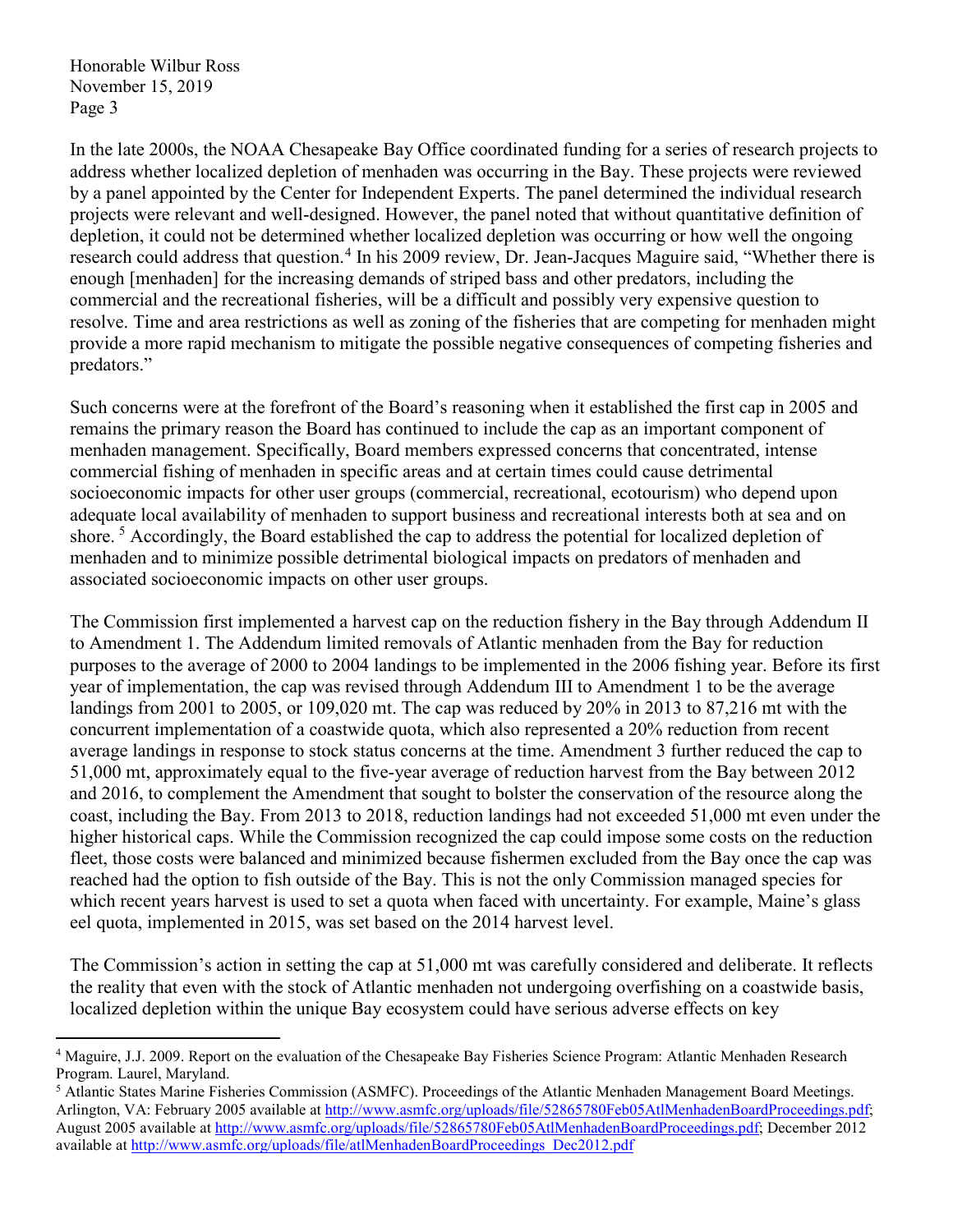Commission-managed fisheries in poor condition, as well as a variety of other avian and aquatic species. These issues could be exacerbated if localized depletion of menhaden in the Bay was occurring due to increased fishing pressure. Menhaden are important prey for many species, including Atlantic striped bass, bluefish, and weakfish. Striped bass and bluefish stocks have decreased by 36% and 25%, respectively, in the last decade.<sup>[6](#page-3-0)</sup> Concentrated menhaden fishing could decrease menhaden availability, exacerbating issues with these stocks. During the public comment period for Amendment 3, a wide range of stakeholders with knowledge of the Bay environment expressed serious concern about the need to protect menhaden and the Bay. Over 85,000 comments were received in support of setting the cap at 51,000 mt to prevent expansion of the reduction harvest within the Bay.

The decision to establish a cap and to subsequently modify the cap has and continues to be supported by science-based information on the ecological role of Atlantic menhaden, particularly as an important food source for species managed by the Commission. Additionally, it supports sound management practices which favor protective measures in the face of recognized but uncertain threats to the resources. It is reflective of recent fishery performance to prevent an increase amidst scientific uncertainty as to the impact of intensive reduction fishery harvest on the Bay ecosystem while ecological reference points are developed to establish scientifically-sound harvest limits that consider menhaden's important role as forage. Acting with such precaution is an accepted and responsible management practice in resource conservation, referred to as the Precautionary Principle.<sup>[7](#page-3-1)</sup> This principle counsels that, in the face of uncertainty affecting resources that are known to be under poor stock condition, in this case predator species including striped bass, the Commission is to take preventative action before serious harm occurs.

## **Impacts of the Overage on Atlantic Menhaden and the Ecosystem**

Exceeding the Bay cap has implications for the stock assessment and its quota projections. The menhaden stock assessment model uses important assumptions about the size and age classes caught by the fisheries to produce projections, which the Commission uses to set management measures moving forward. The projections used to set the coastwide quota are based on the assumption that future fishery selectivity pattern (i.e., the age classes vulnerable to the fishery) would be the same as the selectivity pattern in the most recent year of the data used in the model, which reflects 2016 harvest in the Bay (less than 51,000 mt). The Bay reduction fishery harvests a higher proportion of age 1 and 2 fish than the ocean fisheries north of the Bay. Therefore, if removals from the Bay increased beyond the 51,000 mt cap, the impact of those removals on the total population would change even if the coastwide quota was not exceeded, because the overall selectivity pattern would be different.<sup>[8](#page-3-2)</sup> Any change to the selectivity pattern will affect the validity of assessment projections, potentially leading to underperformance of the stock and failure to meet prescribed conservation objectives. This undermines the Board's ability to meet the goals and objectives of the FMP. Setting a cap provides stability within the Bay, allowing for greater certainty in stock projections and

<span id="page-3-0"></span> <sup>6</sup> Northeast Fisheries Science Center (NEFSC). 2019. 66th Northeast Regional Stock Assessment Workshop (66th SAW) Assessment Report. US Dept Commer, Northeast Fish Sci Cent Ref Doc. 19-08; 1170 p. and NEFSC. 2019. Prepublication Copy (9-4-2019): Operational Assessment of the Black Sea Bass, Scup, Bluefish, and Monkfish Stocks, Updated Through 2018

<span id="page-3-1"></span><sup>7</sup> See, e.g., Kriebel, D., J. Tickner, P. Epstein, J. Lemons, R. Levins, E.L. Loechler, M. Quinn, R. Rudel, T. Schettler, and M. Stoto. 2001. The Precautionary Principle in Environmental Science. Environmental Health Perspectives 109(9): 871-876, available at [https://www.ncbi.nlm.nih.gov/pmc/articles/PMC1240435/;](https://www.ncbi.nlm.nih.gov/pmc/articles/PMC1240435/) V.R. Restrepo. 1998. Technical Guidance On the Use of Precautionary Approaches to Implementing National Standard 1 of the Magnuson-Stevens Fishery Conservation and Management Act. NOAA Technical Memorandum NMFS–F/SPO–31, available at [https://www.st.nmfs.noaa.gov/Assets/stock/documents/Tech-Guidelines.pdf,](https://www.st.nmfs.noaa.gov/Assets/stock/documents/Tech-Guidelines.pdf)  NOAA Office of General Counsel, Precautionary Approach (collecting authorities), available at [https://www.gc.noaa.gov/gcil\\_precautionary\\_approach.html.](https://www.gc.noaa.gov/gcil_precautionary_approach.html)

<span id="page-3-2"></span><sup>8</sup> Gabriel, W.L., M.P. Sissenwine, and W.J. Overholtz. 1989. Analysis of Spawning Stock Biomass per Recruit: An Example for Georges Bank Haddock. North American Journal of Fisheries Management 9: 383-391.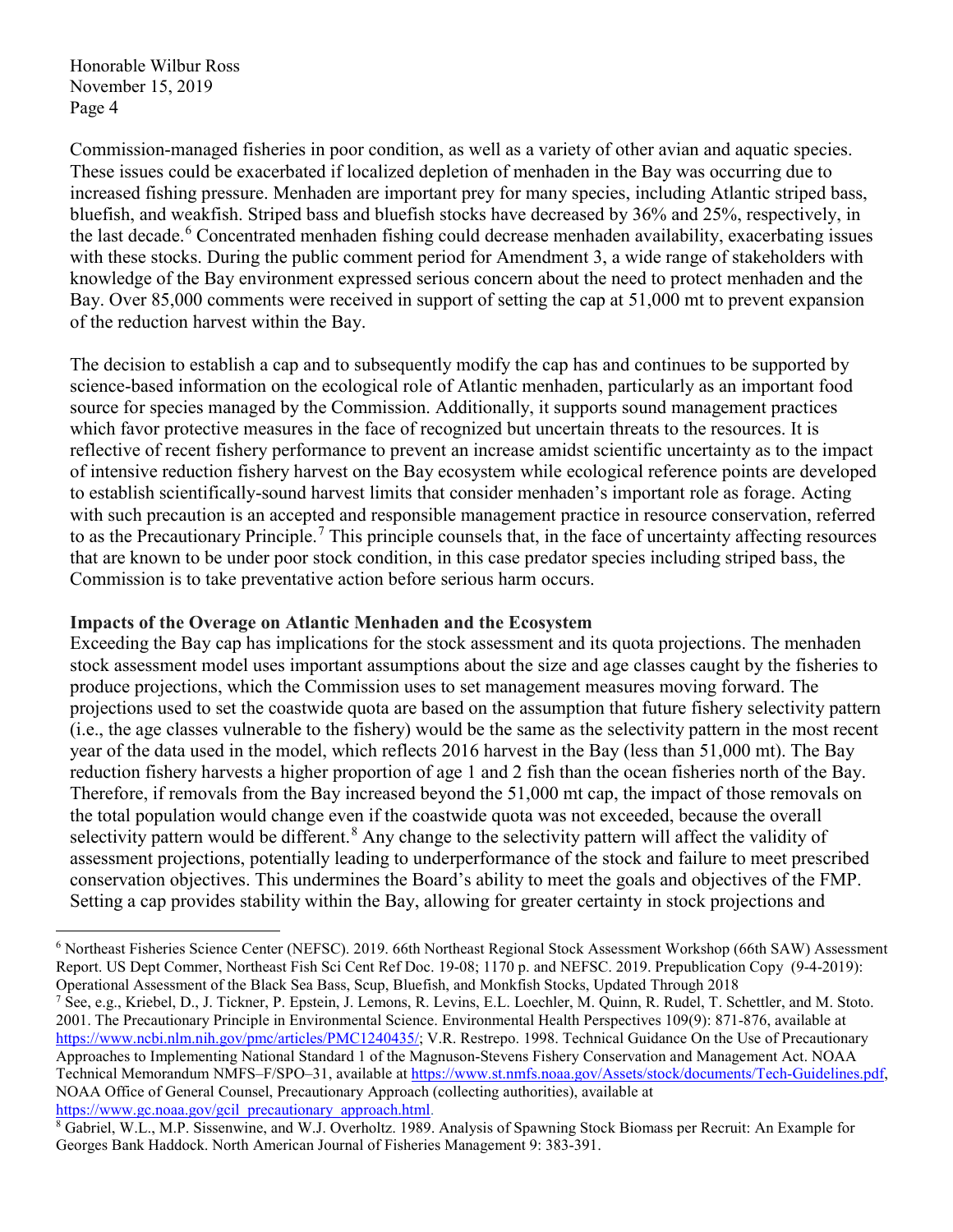increased certainty that management actions taken by the Board will meet the goals and objectives of the FMP. This includes maintaining the Atlantic menhaden stock at levels that sustain viable fisheries and support predators which depend on a healthy forage base.

Atlantic menhaden are a critically important – perhaps the most important – forage species for some of the Atlantic coast's most iconic species, including those that support valuable recreational and commercial fisheries. Science-based information reveals critical ecological linkages between menhaden and other species in the Bay, including striped bass, bluefish, and weakfish. The Bay is an important nursery ground for many of these predator species, and several studies confirm menhaden are a significant component of the diet of numerous predator species in the Bay during certain times and in certain areas.<sup>[9](#page-4-0)</sup> This includes both fish and avian predators. Numerous studies have been conducted on the food habits of fish species within the Bay and concluded Atlantic menhaden are a commonly consumed prey item. Some recent studies show menhaden make up 90% of the diet of age-8+ striped bass during the winter and up to 50% of the diet of larger bluefish during the summer in the Bay. $8$ 

Atlantic menhaden are also consumed by other predators such as piscivorous birds. Mersmann found bald eagles consume fish almost exclusively during the summer, with most of their summer diet being comprised of Atlantic menhaden and gizzard shad.<sup>[10](#page-4-1)</sup> In addition, McLean and Byrd found menhaden made up 75% of the diet of nesting ospreys in the Bay.<sup>[11](#page-4-2)</sup> Many other avian species are thought to rely on menhaden; however, the diets of these non-fish predators within the Bay are not well studied. For example, cormorant and heron abundance within the Bay has increased over time and both species are known, from studies in other regions, to consume tidal freshwater fish like menhaden. However, there are no studies of their diet in the Bay.<sup>[12](#page-4-3)</sup>

Numerous studies document Atlantic menhaden can comprise a significant proportion of many predators' diets for specific seasons, age classes and locations within the Bay, particularly when menhaden are abundant. However, understanding the impact of reduced menhaden abundance on predator population health is much more difficult. Some work has been done to estimate the predatory demand of individual species within the Bay but whether there is sufficient menhaden biomass in the Bay to support this demand cannot be determined from the current coastwide stock assessment.<sup>[13](#page-4-4)</sup> As a first step, the Commission is developing scientifically-sound, peer-reviewed ecological reference points for Atlantic menhaden at the coastwide level, but spatially explicit models will require more work before they are ready for management use. This effort to integrate ecosystem considerations is consistent with the priorities identified in NOAA Fisheries Strategic Plan for 2019-2022.

Lower levels of menhaden recruitment in the Bay have been linked with negative population impacts for

<span id="page-4-0"></span> <sup>9</sup> Southeast Data, Assessment, and Review (SEDAR). 2015. SEDAR 40 ‐ Atlantic menhaden stock assessment report. SEDAR, North Charleston, South Carolina. SEDAR. 2015.<br><sup>10</sup> Mersmann, T.J. 1989. Foraging Ecology of Bald Eagles on the Northern Chesapeake Bay with an Examination of Techniques Used

<span id="page-4-1"></span>in the Study of Bald Eagle Food Habits. Doctoral dissertation. Virginia Polytechnic Institute and State University, Blacksburg, Virginia

<span id="page-4-2"></span><sup>&</sup>lt;sup>11</sup> McLean, P.K., and M.A. Byrd. 1991. The diet of Chesapeake Bay ospreys and their impact on the local fishery. Journal of Raptor Research 25: 109-112.

<span id="page-4-3"></span><sup>&</sup>lt;sup>12</sup> Viverette, C.B., G.C. Garman, S.P. McIninch, A.C. Markham, B.D. Watts, and S.A. Macko. 2007. Finfish-Waterbird Trophic Interactions in Tidal Freshwater Tributaries of the Chesapeake Bay. Waterbirds 30: 50-62.

<span id="page-4-4"></span><sup>&</sup>lt;sup>13</sup> Hartman, K.J., and S.B. Brandt. 1995. Predatory demand and impact of striped bass, bluefish, and weakfish in the Chesapeake Bay: applications of bioenergetics models. Canadian Journal of Fisheries and Aquatic Sciences 52: 1667-1687; Uphoff, J.H. 2003. Predator–prey analysis of striped bass and Atlantic menhaden in upper Chesapeake Bay. Fisheries Management and Ecology 10: 313- 322.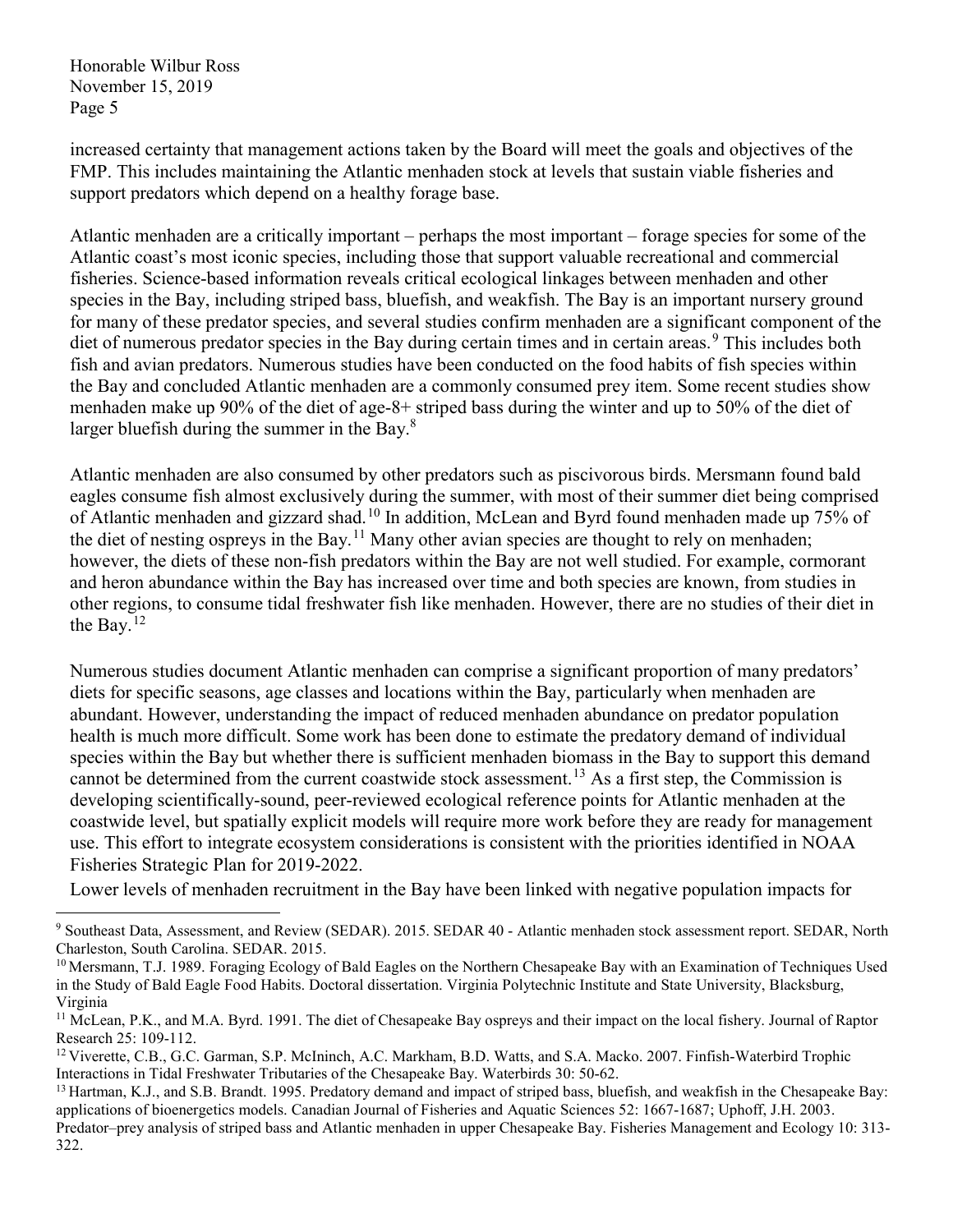some important predator species. Within the Bay, the prevalence of mycobacteriosis in striped bass increased and striped bass condition decreased when menhaden recruitment indices were low<sup>[14](#page-5-0)</sup> (striped bass outside the Bay had lower levels of infection.)<sup>[15](#page-5-1)</sup> Jacobs et al. found the progression and severity of mycobacteriosis in striped bass increased when the fish were not well fed. [16](#page-5-2) In addition to striped bass, the weakfish population has continued to decline, even with greatly reduced fishing pressure.<sup>[17](#page-5-3)</sup> As the population declined and natural mortality increased, recruitment indices remained relatively stable for weakfish, suggesting there is a mortality bottleneck around ages 1-2, when weakfish switch over to consuming fish. One hypothesis is that the increase in natural mortality is linked to reduced prey availability, including menhaden. <sup>[18](#page-5-4)</sup> Osprey population growth rates in the Bay were higher during the late 1970s and early 1980s, a period when menhaden recruitment indices in the Bay were high, than they were during the late [19](#page-5-5)80s and in 2006 when the recruitment indices were low.<sup>19</sup>

While the Commission recognizes these correlations come with caveats, the body of work on this issue indicates a precautionary approach is warranted. The Board appropriately took a precautionary approach in managing the menhaden fishery as the Commission pursues development of ecological reference points to manage menhaden as a forage species. In doing so, the Board not only considered the stock status of menhaden but also the species' pivotal role in the marine environment.<sup>[20](#page-5-6)</sup> In the case of the Bay, the cap was specifically developed to mitigate risk of negative consequences to the unique and sensitive Bay environment in order to assure the availability of menhaden as a critical forage resource on a long-term basis.

Prudent fishery managers often use precautionary techniques such as control rules or risk policies that are not based on direct or explicit quantifications supporting the need for a determinate reduction in fishing effort, but instead indicate a need to mitigate known but as yet unquantifiable risks. The need for such approaches occurs frequently in fisheries management, which often operates in a realm of high uncertainty due to the complexity of marine ecosystems and the difficulty of assembling complete and current data. The approach the Commission has taken for menhaden is not different from protective approaches employed in similar circumstances for other fisheries. For example, in the Atlantic herring fishery, also an important forage fish, the New England Fishery Management Council established a seasonal gear restriction in an area addressing potential impacts of midwater trawling on schools of herring in the Gulf of Maine (GOM). There was a concern the concentrated fishing effort of trawlers could cause localized depletion in the GOM. In the face of scientific uncertainty and in the absence of definitive data, as is the case with menhaden, the Council chose to be precautionary and implement measures intended to address or prevent a resource problem. Given the importance of herring as a forage species and its role in the GOM ecosystem, NOAA Fisheries agreed it was appropriate to enact the measure to maintain the health of the resource in the GOM, the

<span id="page-5-0"></span><sup>&</sup>lt;sup>14</sup> Overton, A.S., F.J. Margraf, C.A. Weedon, L.H. Pieper, and E.B. May. 2003. The prevalence of mycobacterial infections in striped bass in Chesapeake Bay. Fisheries Management and Ecology 10: 301 – 308; see also Mersmann (1989).

<span id="page-5-2"></span><span id="page-5-1"></span><sup>&</sup>lt;sup>15</sup> Matsche, M.A., Overton, A., Jacobs, J., Rhodes, M.R. and Rosemary, K.M., 2010. Low prevalence of splenic mycobacteriosis in migratory striped bass *Morone saxatilis* from North Carolina and Chesapeake Bay, USA. Diseases of aquatic organisms, 90: 181-189. <sup>16</sup> Jacobs, J.M., C.B. Stine, A.M. Baya, and M.L. Kent. 2009. A review of mycobacteriosis in marine fish. Journal of Fish Diseases 32: 119-130

<span id="page-5-3"></span><sup>&</sup>lt;sup>17</sup> ASMFC. 2016. Weakfish Benchmark Stock Assessment and Peer Review Report. Arlington, VA

<span id="page-5-4"></span><sup>&</sup>lt;sup>18</sup> Northeast Fisheries Science Center (NEFSC). 2009. 48th Northeast Regional Stock Assessment Workshop (48th SAW) Assessment Report. US Department of Commerce, NEFSC Reference Document 09-15.

<span id="page-5-5"></span><sup>&</sup>lt;sup>19</sup> Watts, B.D., and B.J. Paxton. 2007. Ospreys of the Chesapeake Bay: Population Recovery, Ecological Requirements, and Current Threats. Waterbirds 30: 39-49.

<span id="page-5-6"></span><sup>20</sup> ASMFC. 2017. Atlantic Menhaden Management Board Proceedings. Arlington, VA. <http://www.asmfc.org/uploads/file/5d2f56c4AtlMenhadenBoardProceedingsNov2017.pdf>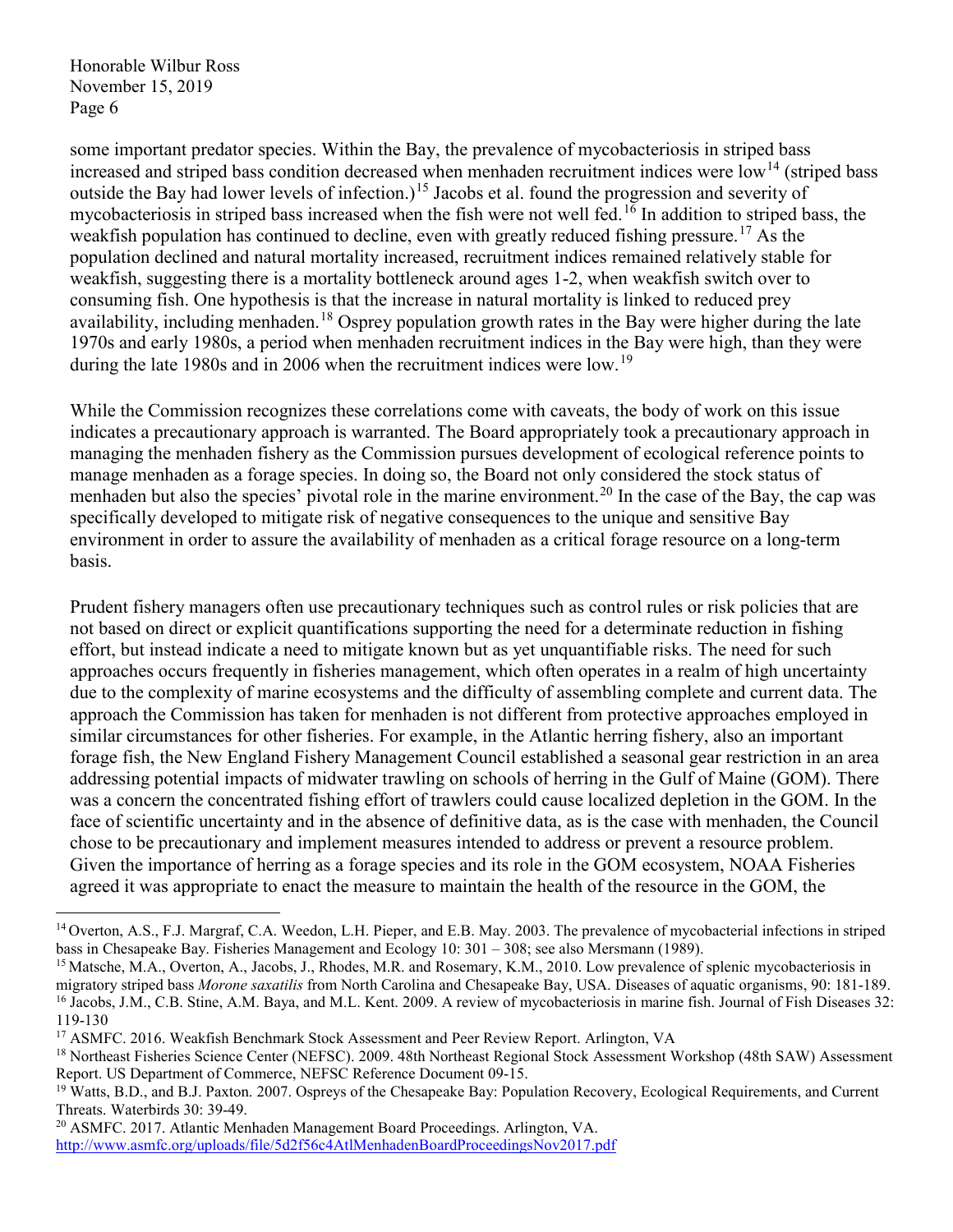resources that depend on herring as prey, and the businesses that are sustained by a healthy GOM ecosystem.<sup>[21](#page-6-0)</sup> Similar to one of the cap's goals to prevent concentrated harvest, the Atlantic Herring FMP establishes area specific quotas to distribute harvest throughout the range of the species.

Under Amendment 3, the Commission committed to managing menhaden in consideration of its role as a forage fish, and in the absence of a quantitatively derived cap in the Bay. Historical fishery performance was used not as an arbitrary measure, but as a precautionary approach to mitigate risk to the Bay's ecosystem and to achieve the management objectives of the plan. Conserving menhaden takes on an even greater role as other important forage species on the Atlantic coast, such as Atlantic herring and Atlantic mackerel, have suffered significant declines.

Notably, the cap allows viable prosecution of the reduction fishery yet limits removals. By using the average annual harvest in setting the cap, the approach mitigated economic harm as it provided the fishery with adequate access to menhaden to maintain current fishing levels while new approaches to managing this pivotal forage species are developed. In addition, the reduction fleet has the opportunity to fish in other areas. The Commonwealth of Virginia is privileged to have over 78.66% of the coastwide quota. This certainly allows the reduction fleet the opportunity to focus its efforts outside the Bay when cap has been reached. Because menhaden are a key forage species for some of the most important recreational and commercial fisheries on the East Coast, an approach that seeks to avoid further harm while transitioning to a more advanced ecosystem-based management regime, is particularly appropriate in this context.

When considering whether a state is in noncompliance with an FMP, the Commission must decide whether the state in question has "not implemented and enforced" the mandatory provisions of the FMP within the prescribed time period, 16 U.S.C. § 5105(a). Before transmitting a noncompliance determination for the Secretary's independent determination under *id.* § 5106, the Commission also considers it appropriate to express its own judgment concerning whether the relevant plan provisions are necessary for conservation of the menhaden fishery. *See* 16 US.C. §5104(a)(2)(A) (requiring that Commission FMPs "promote the conservation of fish stocks throughout their ranges and [be] based on the best scientific information available; 16 U.S.C. §5102(4) (defining "conservation" for purposes of the Atlantic Coastal Act to mean "the restoring, rebuilding, and maintaining of any coastal fishery resource and the marine environment, in order to assure the availability of coastal fishery resources on a long-term basis."). For reasons set forth above, the Commission does, indeed, consider the Bay cap necessary for conservation.

The Commonwealth of Virginia's failure to implement the bay reduction fishery cap will negatively impact the Commission's ability to achieve the goals and objectives of the FMP. Its persistent noncompliance threatens the Commission's ability to maintain the Bay's marine environment to assure adequate availability of menhaden within the ecosystem on a long-term basis. Indeed, failure of any state to fully comply with the mandatory provisions of a Commission interstate FMP has the ability to undermine the cooperative nature of the Commission's entire fisheries management process.

<span id="page-6-0"></span><sup>&</sup>lt;sup>21</sup> National Marine Fisheries Service (NMFS). 2007. Fisheries of the Northeastern United States Atlantic Herring Fishery Amendment 1. 72 Federal Registry 11251. [https://www.federalregister.gov/documents/2007/03/12/E7-4163/fisheries-of-the-northeastern-united](https://www.federalregister.gov/documents/2007/03/12/E7-4163/fisheries-of-the-northeastern-united-states-atlantic-herring-fishery-amendment-1)[states-atlantic-herring-fishery-amendment-1](https://www.federalregister.gov/documents/2007/03/12/E7-4163/fisheries-of-the-northeastern-united-states-atlantic-herring-fishery-amendment-1)